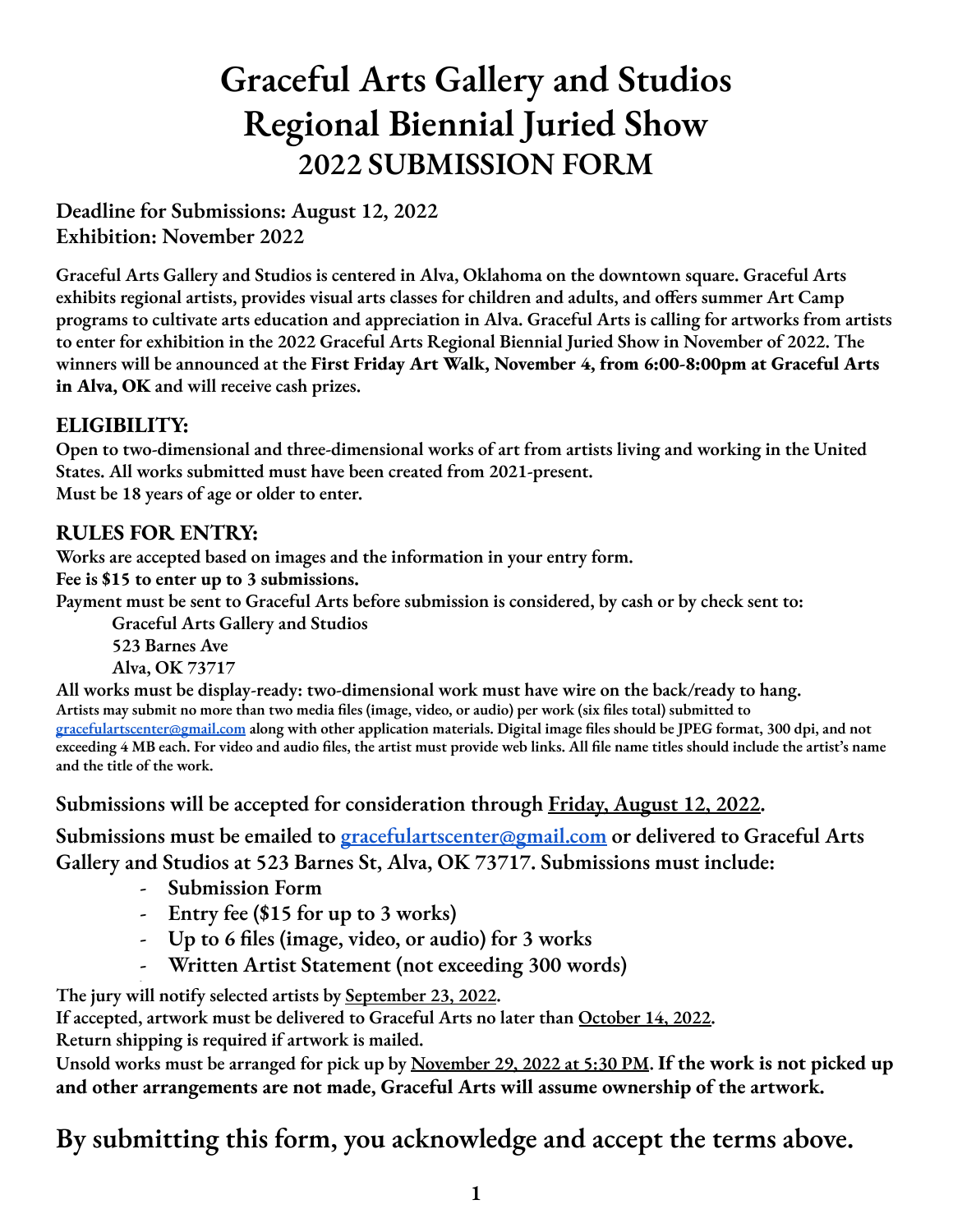## **Graceful Arts Gallery and Studios Regional Biennial Juried Show 2022 Submission Form**

**Deadline for Submissions: August 12, 2022 Exhibition: November 2022 Submit form and image files via email to [gracefulartscenter@gmail.com](mailto:gracefulartscenter@gmail.com) or deliver to Graceful Arts Center (523 Barnes, Alva, OK, 73717). All entry forms will be acknowledged upon receipt of \$15 fee payment.**

| Method of Payment (check box): |                                                                                                            |
|--------------------------------|------------------------------------------------------------------------------------------------------------|
| $\Box$ Cash                    |                                                                                                            |
| $\Box$ Check                   |                                                                                                            |
|                                |                                                                                                            |
|                                |                                                                                                            |
|                                | Approximate Size (including frame, in inches, W x H): __________________________                           |
|                                | Retail Value: $\quad \text{\$}$ __________________ *Graceful Arts will retain 25% commission of art sold.* |
|                                |                                                                                                            |
|                                |                                                                                                            |

**\_\_\_\_\_\_\_\_\_\_\_\_\_\_\_\_\_\_\_\_\_\_\_\_\_\_\_\_\_\_\_\_\_\_\_\_\_\_\_\_\_\_\_\_\_\_\_\_\_\_\_\_\_\_\_\_\_\_\_\_\_\_\_\_\_\_\_\_**